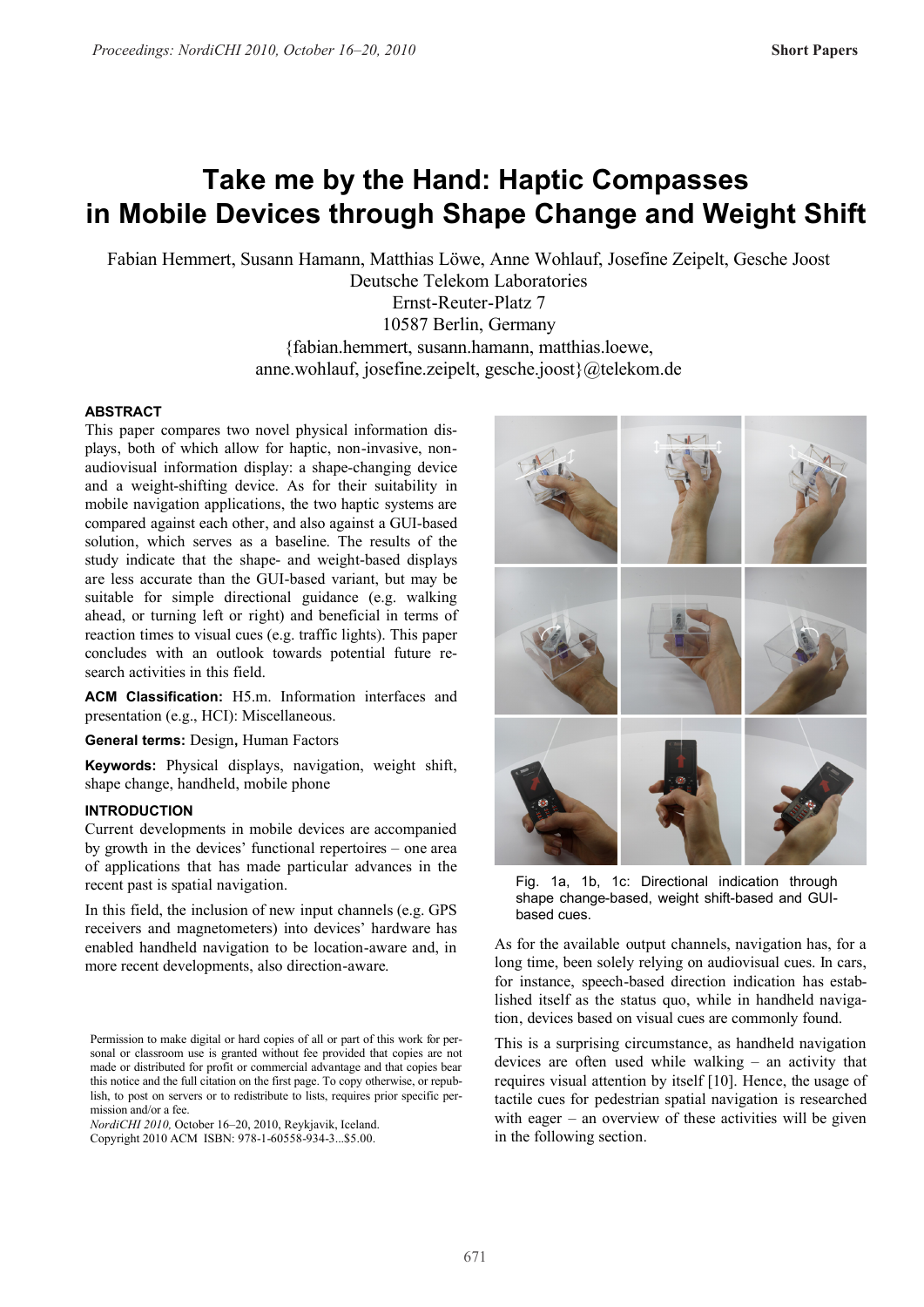## **BACKGROUND**

Physical directional indication for pedestrians is an active research field. Works in this area include directional cues given through actuators in the user's clothing and accessories, in dynamically reacting environments, and in handheld devices themselves.

## **Directional Guidance in Clothing and Accessories**

Actuated items that are worn close to the body, e.g. as demonstrated in the FeelSpace project's vibration-based compass belt [9], are often beneficial as they can be used without an involvement of the user's hands. Other examples include Frey's CabBoots, which provide directional information to the user's feet [3], and Kojima's Pull-Navi, which exerts directional forces on the user's ears [6].

While these approaches cleverly leverage the human ability of perceiving directional information at various body sites, such devices may face acceptance issues and scalability hurdles when approaching everyday clothing practice: Integrating a directional haptic display into a mobile phone may hence be worth exploring as an alternative.

#### **Directional Displays in Dynamic Environments**

Another option for providing directional information to users is to augment the environment (e.g. through public displays) with the necessary cues. Such displays may be located on fixed screens, as investigated by Müller [8], or on location-aware signs, as in Kray's proposal [7], or on the floor, as in Rukzio's 'Rotating Compass' project [11]. Augmented environments are beneficial in terms of their unobtrusiveness: they are easy to ignore for users, if undesired, and they can, in many cases, be used in a hands-free fashion. At the same time, such types of display may remain unnoticed easily, and addressing information towards single, individual users can be problematic.

## **Physical Directional Cues in Handheld Devices**

Mobile devices provide fruitful ground for navigation support – they allow for individual information display and are commonly accepted among users.

Recently, Amemiya proposed a inertia-based actuation system [1, 2], based on a rotatable linear accelerator. This system leverages on the asymmetry of human inertia perception, utilizing a cycling rhythm of abrupt, easily perceivable actuation into one direction, and a subtle (and thereby vanishing) movement into the other direction. Sakai's GyroCube [13] utilizes a torque-based system, which is suitable for three-dimensional directional actuation – such research provides insights into potential future ways of directional guidance. Other projects, such as Sahami's work on integrating multiple vibrators into one device [12], utilize the commonplace vibration actuators, being, even though mostly solitarily, available in many phones that are currently on the market. At the same time, inertia, torque and vibration may be perceived as intrusive by users – an alternative approach might be of benefit.

#### **The Research Gap**

The related work reviewed in this section points to a necessity for further research into non-intrusive, tactile wayfinding assistance. An approach of potential benefit may be the actuation of a handheld mobile device's physical properties, such as its distribution of weight, or its geometry. Recently, we proposed a set of new haptic displays for integration into mobile phone chassis: A shape-changing mobile [4] and a weight-shifting mobile [5]. In these studies, results indicated that users' estimations regarding the *intensity* of the weight shift or shape change were more error-prone than estimations regarding their *direction*. Therefore, the proposed display techniques may be particularly suitable for providing users with wayfinding cues.

To date, it has not been researched in how much these haptic displays may be suitable for mobile navigation, compared to each other, and compared to existing visual, GUI-based solutions. This paper reports a user study that seeks to shed light on this issue.

## **IMPLEMENTATION**

Similar to earlier implementations [4, 5], the shapechanging device includes a motor that exerts a directional force onto a tilting plate on one of the device's sides (Fig. 1a), while the weight-shifting device includes a lead mass, mounted to a servo motor (Fig. 1b). Additionally, a gyroscope sensor was attached to the systems.

The shape-changing actuator measured 72mm x 72mm x 50mm, being able to extend one edge of its back plate by 3mm, resulting in a tilt angle of 5.5° towards this edge. The weight-shifting actuator measured 90mm x 90mm x 45mm and weighed 146g, including the internally moving mass (20g). The control condition, the visual system, consisted of a Sony Ericsson W880i mobile phone that was also attached to the gyroscope, displaying an arrow into the indicated direction. All components were connected to a nearby PC that controlled all stimuli during the experiment and recorded all user inputs.

## **USER STUDY**

In the study, users were assessed in their ability to turn according to a directional cue given by the aforementioned handheld devices. We compared three types of display: Shape change-based, weight shift-based, and visual direction indication.

#### **Users and Task**

In three trials, 12 users (6f, 6m, Ø 31.3 yrs.) were seated in a rotatable office chair and handed one of the three devices. They were instructed to follow its directional cues, turning towards the indicated direction. Users were free to decide in which hand they would hold the apparatus.

As a simultaneous secondary task a traffic light was displayed on a nearby projection wall (Fig. 2). Users were instructed to press a key on a wireless presenter, which they held in their other hand, as soon as the traffic light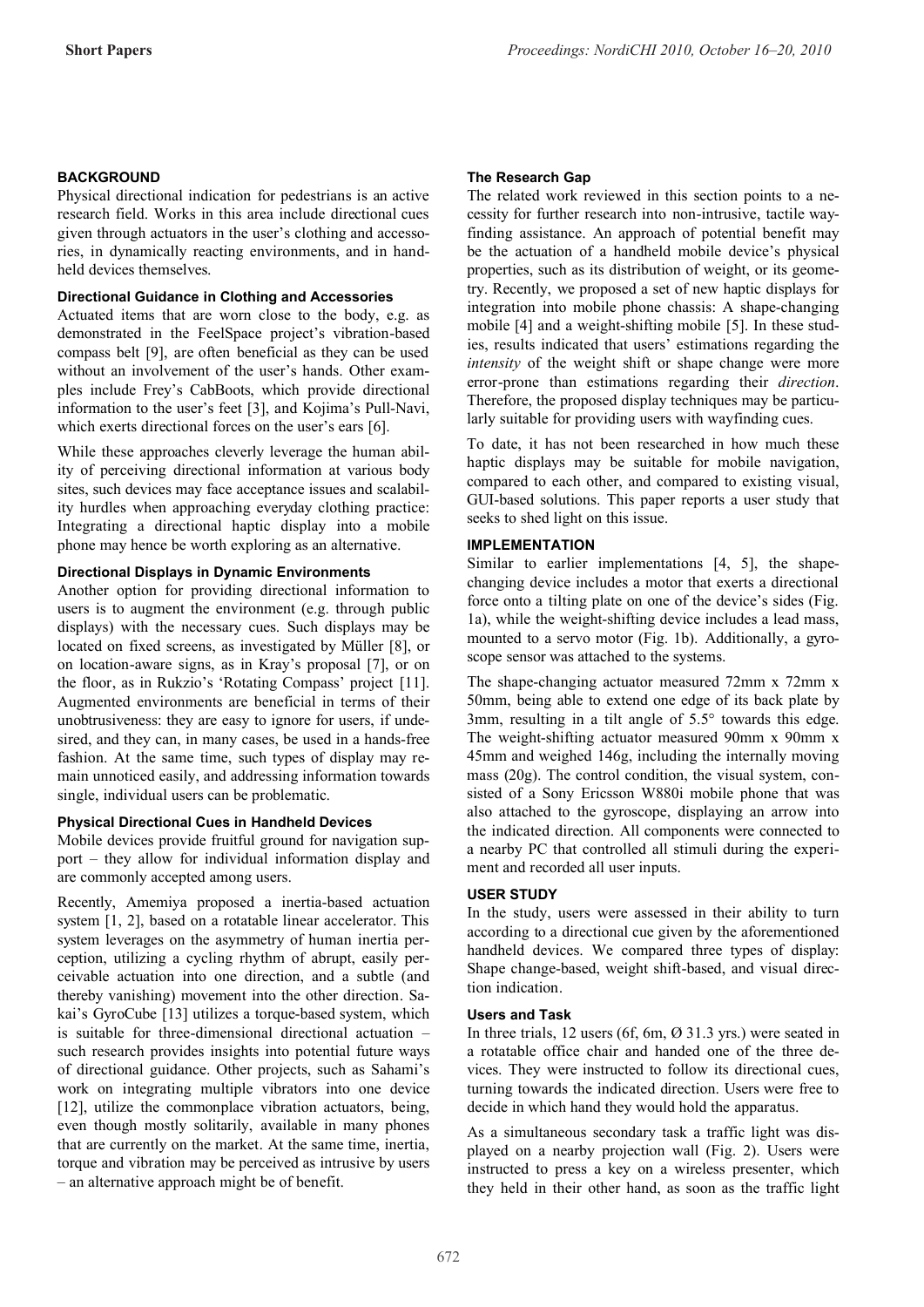switched from green, via yellow, to red. In a pre-test, the users' field of vision was tested; all users had a field of vision of at least 135°.

After a training session, users engaged in all three conditions (weight-based, shape-based, and visual), for 2-minute trials. The conditions were tested in pseudo-randomized order. In the shape change and weight shift conditions, the devices were masked with paper, as to avoid visual cues.



Fig. 2: User test setup, rotatable office chair and projected traffic light.

The measured values were *directional error* (accumulated over the duration of each trial, sampled every 0.5s), and the *reaction time* to the traffic light change.

It was hypothesized that users would perform worse in the secondary task in the visual display condition than in the weight shift-based and shape change-based conditions.

#### **RESULTS**

Using the shape change-based system, users followed the directional cues with a mean error of  $57.56^{\circ}$  (SD = 40.19°). As for the weight shift-based system, the mean error accumulated to  $52.36^{\circ}$  (SD = 39.80°), and 33.53°  $(SD = 34.62^{\circ})$  for the visual system (Fig. 3).

Here, we found significant differences in the users' performances between the three conditions ( $F_{2,20} = 17.62$ , part.  $?^2 = .638$ ,  $p = .000$ ), and, through a Scheffé test, also between all three conditions in the aforementioned order  $(p = .000)$ .

As for the secondary task, users required on average 1.29s  $(SD = 0.98s)$  in the 'visual display' condition, while they required, on average,  $1.23s$  (SD = 1.18s) using the shape change-based system and  $1.05s$  (SD = 0.72s) using the weight shift-based system (Fig. 4).

We also found a significant difference in these performances (F<sub>2,22.18</sub> = 2.99, part. ?<sup>2</sup> = .213, p = .035). A Scheffé test revealed the 'weight-based' actuation to be significantly quicker than the 'visual' condition ( $p = .006$ ) and also, yet only at a borderline significance niveau, quicker than the 'shape-based' variant ( $p = .051$ ).

#### **DISCUSSION**

Interestingly, users either preferred, as they found it less stressful and thereby comforting, the 'clarity of the visual cues' or the 'subtlety of the haptic systems'.



Fig. 3: Mean values (°) and standard deviation for *directional error* in shape change-based, weight shift-based and visual conditions.

The fact that we found differences between the visual variant and the proposed haptic displays, in terms of their accuracy and in favor of the visual condition, underlines that a visual display can have clear advantages over haptic displays, particularly in terms of accuracy. However, the mean error for all three proposed display techniques allows users to differentiate at least three directions: Left, right, and straight ahead. This might qualify all three display mechanisms to be suitable for haptic navigation tasks.



Fig. 4: Mean values (s) and standard deviation for *reaction time* in shape change-based, weight shiftbased and visual conditions.

However, the differences in users' reaction times towards the traffic light projection indicate that a visual display may be inappropriate in mobile pedestrian navigation, and that a haptic version, be it weight-shifting or shapechanging, could offer a suitable alternative.